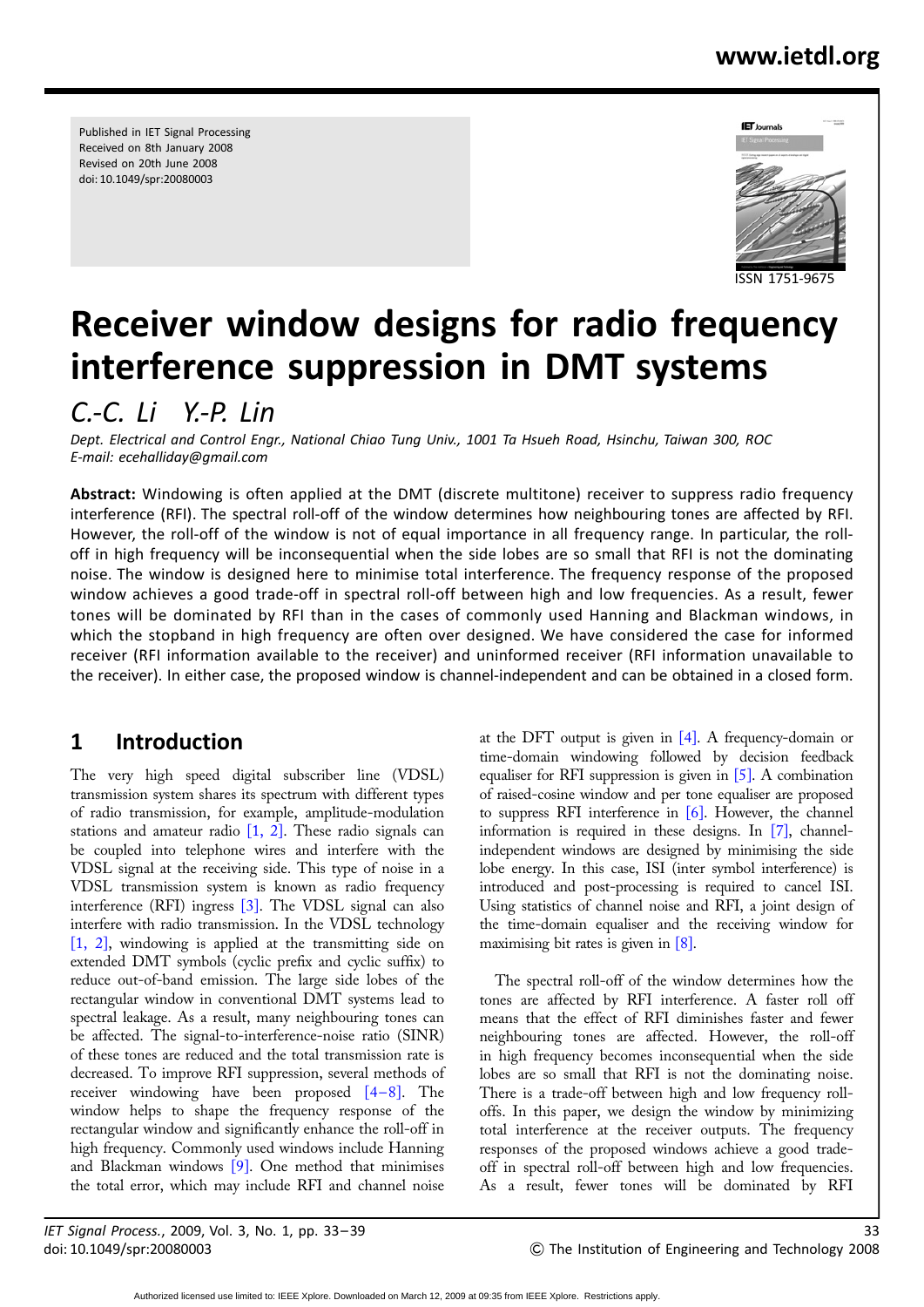interference than in the cases of commonly used Hanning and Blackman windows, in which the stopband in high frequency are often over designed. We will consider both the cases when the statistics of the interference is available to the receiver (informed receiver) and the case when it is not (uninformed receiver). The proposed windows in both cases are channel-independent and can be obtained in a closed form solution. In the simulations, we will see that the performances of the proposed informed and uninformed windows are better than that of the rectangular window, Hanning window, Blackman window, Kaiser window and the window design method in [4].

This paper is organised as follows. In Section 2, we will give the equivalent filterbank representation for the convenience of analysis. In Section 3, we will design the window for the informed receiver. In Section 4, we will design the window for the uninformed receiver. In Section 5, we will evaluate the performance of the proposed windows by simulations.

#### 2 Filterbank representation

In this section, we derive the filterbank representation of the receiver with windowing. The representation will be useful in formulating the interference of individual tones. Fig. 1 shows a typical M-subchannel DMT receiver. After the removal of cyclic extension, M-pt DFT W is applied, where  $[W]_{mn} = 1/\sqrt{M}e^{-j(2\pi mn/M)}$ ,  $0 \le m, n \le M - 1$ . The scalar multipliers  $\lambda_i$  at the DFT outputs are known as frequency domain equaliser. Assume that the cyclic prefix (CP) is of length P. The transmitted block size is  $N = P + M$ . Suppose the channel order is  $l_c$  with  $l_c < P$  and we have  $L = P - l_c$  samples of cyclic prefix not affected by the channel. Therefore there are  $M + L$  samples free from interblock interference for each block. To apply windows, the receiver takes these  $M + L$  samples, multiplies the first L samples by the coefficients  $w_n$ ,  $n = 0, 1, \ldots, L - 1$ , and multiplies the last L samples by  $1 - w_n$ , where  $w_n$  are free parameters [4]. In other words, the  $M + L$  samples are applied by a window of the following form.

$$
g = \begin{bmatrix} w \\ I_{M-L} \\ I_L - w \end{bmatrix}
$$
 (1)

where  $\mathbf{w} = [w_0 \cdots w_{L-1}]^T$ , and the notation  $\mathbf{1}_n$  denotes an  $n \times 1$  column vector whose elements are equal to 1. After



applying the window  $g$ , the receiver folds the first  $L$ samples and adds to the last  $L$  samples. Fig. 2 shows the DMT receiver with windowing.

The windowing operation in Fig. 2 can be represented by an  $M \times N$  matrix **B**. The matrix **B** is given by

$$
\boldsymbol{B} = \begin{bmatrix} \boldsymbol{0} \\ \boldsymbol{I}_L & \boldsymbol{I}_M \end{bmatrix} \text{diag}(\boldsymbol{g}) \begin{bmatrix} \boldsymbol{0} & \boldsymbol{I}_{M+L} \end{bmatrix} \tag{2}
$$

where diag( $g$ ) is a diagonal matrix with the elements of  $g$  on its diagonal. To analyse the RFI in each subchannel, we can use the equivalent filterbank representation [10] as shown in Fig. 3.

The *M* receiving filters  $H_i(z)$  for  $i = 0, 1, \dots, M - 1$  are related to  $B$  and  $W$  by

$$
\begin{bmatrix} H_0(z) \\ H_1(z) \\ \vdots \\ H_{M-1}(z) \end{bmatrix} = \mathbf{W}\mathbf{B} \begin{bmatrix} 1 \\ z \\ \vdots \\ z^{N-1} \end{bmatrix}
$$
 (3)

Using the expression of  $\bf{B}$  in (1), we can verify that the coefficients of the first receiving filter  $h_0(n)$  are given by

$$
b_0(n) = \frac{1}{\sqrt{M}}
$$
  
\n
$$
\begin{cases}\nw_{-n-P+L}, & -(P-1) \le n \le -(P-L) \\
1, & -(N-L-1) \le n \le -P \\
1 - w_{-n-N+L}, & -(N-1) \le n \le -(N-L) \\
0, & \text{otherwise}\n\end{cases}
$$
(4)



Figure 1 Traditional DMT receiver Figure 2 DMT receiver with windowing

& The Institution of Engineering and Technology 2008 doi: 10.1049/spr:20080003

34 IET Signal Process., 2009, Vol. 3, No. 1, pp. 33– 39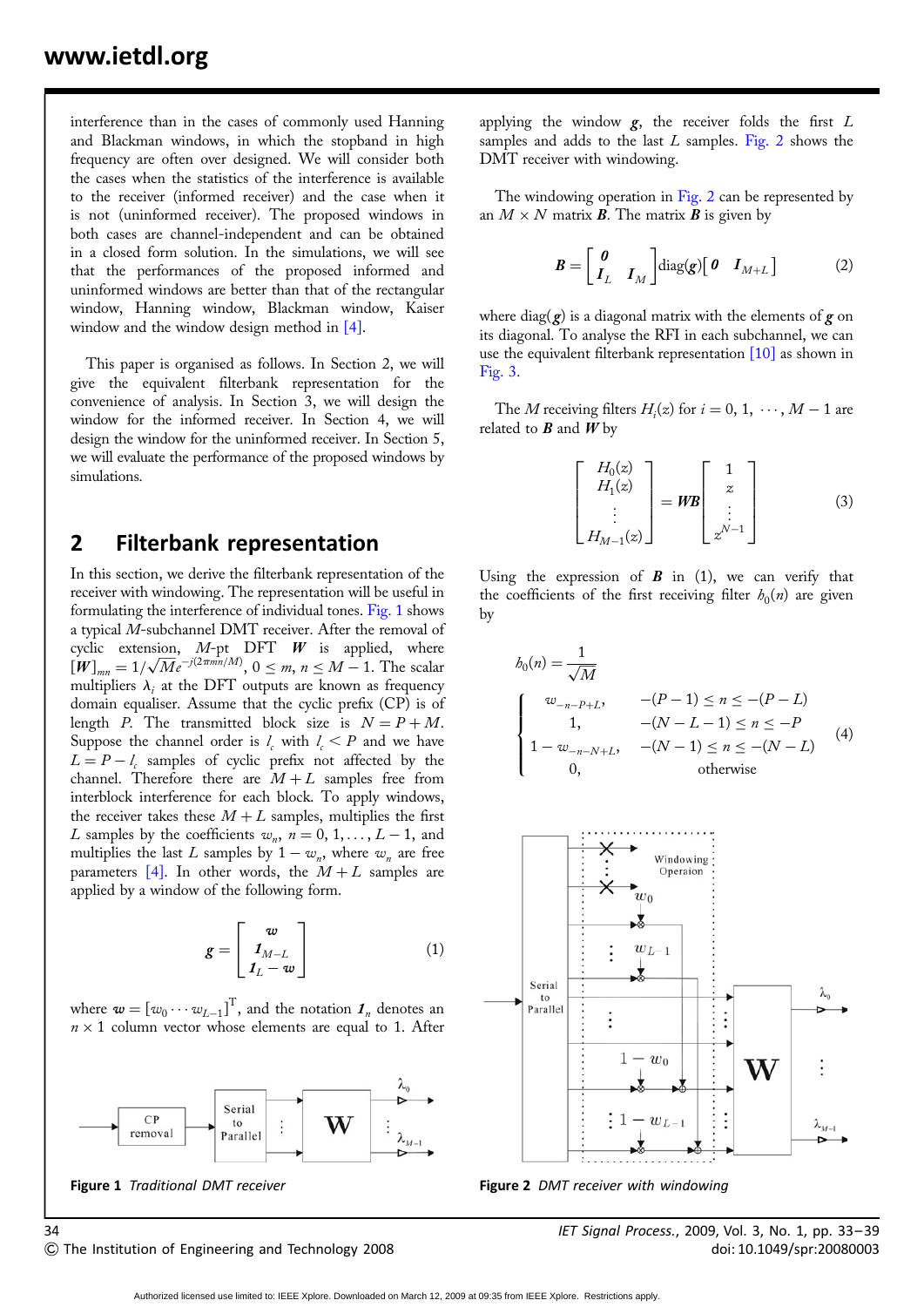$$
v(n) \longrightarrow H_0(z) \longrightarrow u_0(n) \longrightarrow v_0(n) \longrightarrow v_0(n) \longrightarrow v_0(n) \longrightarrow v_0(n) \longrightarrow v_0(n) \longrightarrow v_0(n) \longrightarrow v_0(n) \longrightarrow v_0(n) \longrightarrow v_0(n) \longrightarrow v_0(n) \longrightarrow v_0(n) \longrightarrow v_0(n) \longrightarrow v_0(n) \longrightarrow v_0(n) \longrightarrow v_0(n) \longrightarrow v_0(n) \longrightarrow v_0(n) \longrightarrow v_0(n) \longrightarrow v_0(n) \longrightarrow v_0(n) \longrightarrow v_0(n) \longrightarrow v_0(n) \longrightarrow v_0(n) \longrightarrow v_0(n) \longrightarrow v_0(n) \longrightarrow v_0(n) \longrightarrow v_0(n) \longrightarrow v_0(n) \longrightarrow v_0(n) \longrightarrow v_0(n) \longrightarrow v_0(n) \longrightarrow v_0(n) \longrightarrow v_0(n) \longrightarrow v_0(n) \longrightarrow v_0(n) \longrightarrow v_0(n) \longrightarrow v_0(n) \longrightarrow v_0(n) \longrightarrow v_0(n) \longrightarrow v_0(n) \longrightarrow v_0(n) \longrightarrow v_0(n) \longrightarrow v_0(n) \longrightarrow v_0(n) \longrightarrow v_0(n) \longrightarrow v_0(n) \longrightarrow v_0(n) \longrightarrow v_0(n) \longrightarrow v_0(n) \longrightarrow v_0(n) \longrightarrow v_0(n) \longrightarrow v_0(n) \longrightarrow v_0(n) \longrightarrow v_0(n) \longrightarrow v_0(n) \longrightarrow v_0(n) \longrightarrow v_0(n) \longrightarrow v_0(n) \longrightarrow v_0(n) \longrightarrow v_0(n) \longrightarrow v_0(n) \longrightarrow v_0(n) \longrightarrow v_0(n) \longrightarrow v_0(n) \longrightarrow v_0(n) \longrightarrow v_0(n) \longrightarrow v_0(n) \longrightarrow v_0(n) \longrightarrow v_0(n) \longrightarrow v_0(n) \longrightarrow v_0(n) \longrightarrow v_0(n) \longrightarrow v_0(n) \longrightarrow v_0(n) \longrightarrow v_0(n) \longrightarrow v_0(n) \longrightarrow v_0(n) \longrightarrow v_0(n) \longrightarrow v_0(n) \longrightarrow v_0(n) \longrightarrow v_0(n) \longrightarrow v_0(n) \longrightarrow v_0(n) \longrightarrow v_0(n) \longrightarrow v_0(n) \longrightarrow v_0(n) \longrightarrow v_0(n) \longrightarrow v_0(n) \longrightarrow v_0(n) \longrightarrow v_0(n) \longrightarrow v_0(n) \longrightarrow v_0(n) \longrightarrow v_0(n) \longrightarrow v_0(n) \longrightarrow v_0(n) \longrightarrow v_0(n) \longrightarrow v_0(n) \longrightarrow v_0(n) \longrightarrow v_0(n) \longrightarrow v_0(n) \longrightarrow v_0(n) \longrightarrow v_0(n) \longrightarrow v_0(n) \longrightarrow v_0(n) \longrightarrow v_0(n) \longrightarrow v_0(n)
$$

Figure 3 Filterbank representation of a DMT receiver with windowing

We can further verify that all the receiving filters are shifted versions of the first receiving filter except for some scalars

$$
H_i(z) = W^{-i} H_0(zW^i) \tag{5}
$$

where  $W = e^{-j(2\pi/M)}$ .

#### 3 Informed window

In this section, we assume that the statistics of RFI are available to the receiver (informed receiver).We will design the informed window by minimising the interference of the tones that are used for transmission. The RFI is known to be a narrow band noise. For the duration of one VDSL symbol, it can be considered as sinusoids. We assume that RFI interference occurs at frequency  $\omega_i$  with amplitude  $\alpha_i$  and phase  $\theta_i$ ,  $l = 0, \dots, R - 1$ . Thus, we can model the interference as

$$
v(n) = \sum_{l=0}^{R-1} \alpha_l \cos(\omega_l n + \theta_l)
$$
 (6)

To analyse the effect of  $v(n)$ , we apply the interference-only signal  $v(n)$  to the receiver (Fig. 3). The output of the *i*th receiving filter is

$$
u_i(n) = \frac{1}{2} \sum_{l=0}^{R-1} \alpha_l [c_{l,i} e^{j(\omega_l n + \theta_l)} + c'_{l,i} e^{-j(\omega_l n + \theta_l)}]
$$
(7)

where  $c_{l,i} = H_i(e^{j\omega_l})$  and  $c'_{l,i} = H_i(e^{-j\omega_l})$ . The interference at the *i*th receiver output is  $y_i(n) = u_i(Nn)$ , which has the same amplitude as  $u_i(n)$ .

The RFI interference of the *i*th individual tone is given by

$$
J_i = \sum_{l=0}^{R-1} \alpha_l^2 [|c_{l,i}|^2 + |c'_{l,i}|^2]
$$
 (8)

where

$$
c_{l,i} = W^{-iP} H_0(e^{j(\omega_l - 2\pi i/M)}) \text{ and}
$$
  

$$
c'_{l,i} = W^{-iP} H_0(e^{-j(\omega_l + 2\pi i/M)})
$$
 (9)

IET Signal Process., 2009, Vol. 3, No. 1, pp. 33–39 35

The total RFI interference is given by

$$
J = \sum_{i \in U} J_i
$$
  
= 
$$
\sum_{i \in U} \sum_{l=0}^{R-1} \alpha_l^2 [|H_0(e^{j(\omega_l - 2\pi i/M)})|^2
$$
  
+ 
$$
|H_0(e^{-j(\omega_l + 2\pi i/M)})|^2]
$$
 (10)

where  $U$  is the set of tones that are used for the current transmission. From (4) we can verify that  $H_0(e^{j(\omega_l - 2\pi i/M)})$ can be given in terms of  $w$  as

$$
H_0(e^{j(\omega_l - 2\pi i/M)}) = b_{l,i} + a_{l,i}^{\dagger} \omega \tag{11}
$$

where the notation '†' denotes Hermitian,  $b_{l,i}$  is a scalar and  $a_{l,i}$  is an  $L \times 1$  column vector given, respectively, by

$$
b_{l,i} = \sum_{k=P}^{P+M-1} e^{j(\omega_l - 2\pi i/M)k}
$$

$$
[a_{l,i}]_m = e^{j(\omega_l - 2\pi i/M)(P-L+m)} - e^{j(\omega_l - 2\pi i/M)(N-L+m)} \tag{12}
$$

Similarly, we can verify that  $H_0(e^{-j(\omega_l+2\pi i/M)})$  can be expressed by

$$
H_0(e^{-j(\omega_l + 2\pi i/M)}) = b'_{l,i} + a'_{l,i}^{\dagger} w \tag{13}
$$

where  $b'_{l,i}$  and  $a'_{l,i}$  are, respectively,

$$
b'_{l,i} = \sum_{k=P}^{P+M-1} e^{-j(\omega_l + 2\pi i/M)k}
$$

$$
[a'_{l,i}]_m = e^{-j(\omega_l + 2\pi i/M)(P-L+m)}
$$

$$
- e^{-j(\omega_l + 2\pi i/M)(N-L+m)}
$$
(14)

Using (11) to (14), the objective function can be written in terms of  $w$  as

$$
J = \boldsymbol{w}^{\mathrm{T}} A \boldsymbol{w} + \boldsymbol{w}^{\mathrm{T}} \boldsymbol{b} + \boldsymbol{b}^{\dagger} \boldsymbol{w} + c \tag{15}
$$

where  $\boldsymbol{\Lambda}$  is an  $L \times L$  matrix,  $\boldsymbol{b}$  is an  $L \times 1$  vector, and  $c$  is a scalar given, respectively, by

$$
A = \sum_{i \in U} \sum_{l=0}^{R-1} \alpha_l^2 [a_{l,i} a_{l,i}^\dagger + a_{l,i}' a_{l,i}^\dagger]
$$
  
\n
$$
b = \sum_{i \in U} \sum_{l=0}^{R-1} \alpha_l^2 [a_{l,i} b_{l,i} + a_{l,i}' b_{l,i}']
$$
  
\n
$$
c = \sum_{i \in U} \sum_{l=0}^{R-1} \alpha_l^2 [|b_{l,i}|^2 + |b_{l,i}'|^2]
$$
(16)

To minimise the objective function in (15), we can use the method of optimisation in [11] to obtain a closed-form solution. In particular, when the objective function  $J$  in

#### doi: 10.1049/spr:20080003 & The Institution of Engineering and Technology 2008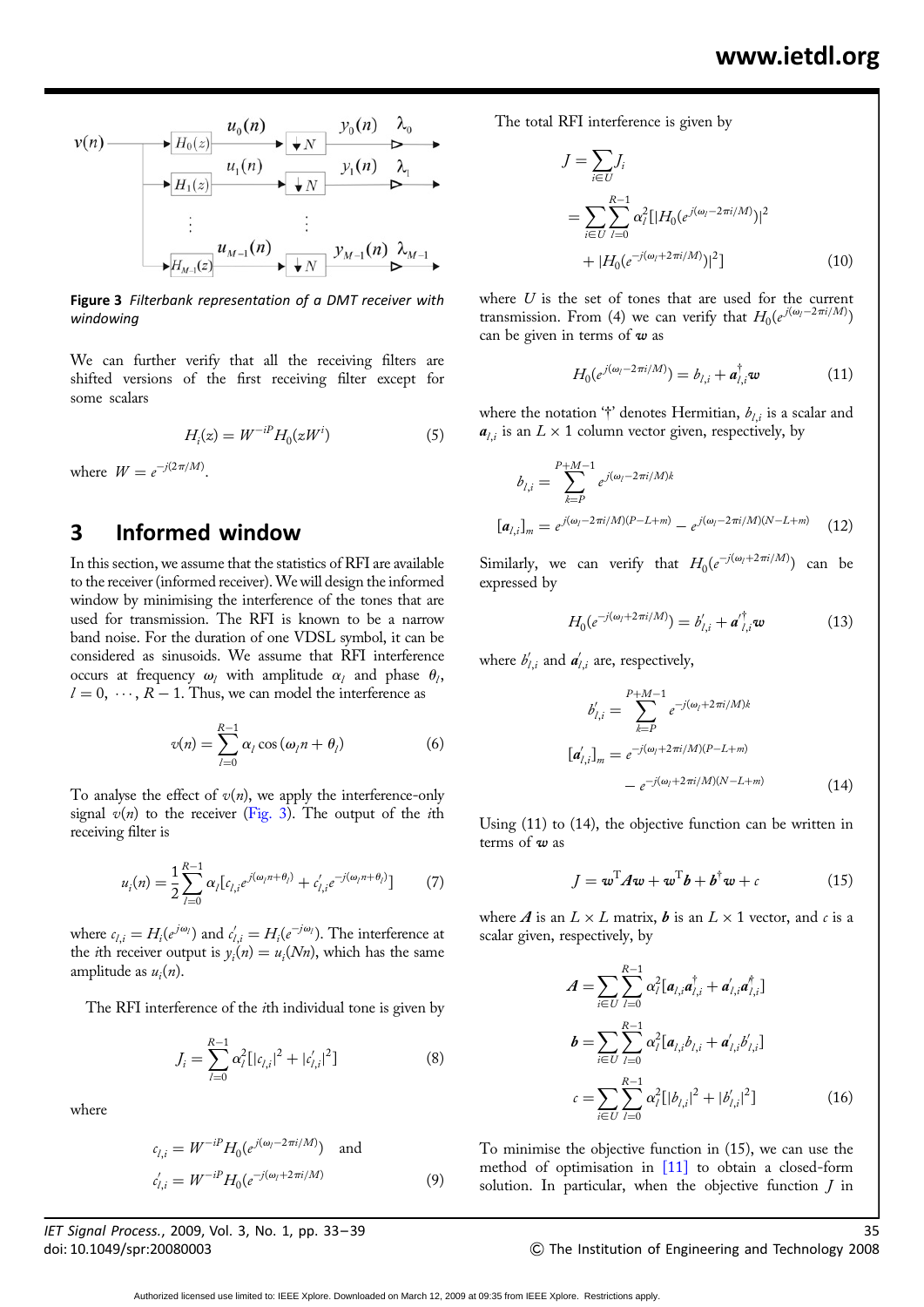(15) is minimal, the optimal w must satisfy  $\partial J/\partial w = 0$ . The optimal solution can be written as

$$
\mathbf{w} = -[\mathbf{R}(A)]^{-T} \mathbf{R}(b) \tag{17}
$$

where notation  $R(X)$  denotes the real part of X. In this solution, no channel information is required; only the statistics of the RFI interference are needed.

#### 4 Uninformed window

We now consider the case when the statistics of RFI interference are not available to the receiver (uninformed receiver). In this case, the frequency and amplitude of RFI are not known. We can minimise the total interference by minimising the stopband energy of  $H_0(e^{j\omega})$ 

$$
\Phi = \int_{\omega_s}^{2\pi - \omega_s} |H_0(e^{j\omega})|^2 \frac{d\omega}{2\pi}
$$
\n(18)

where  $\omega$ , is the stopband bandedge. From (4), we can write  $H_0(e^{j\omega})$  as

$$
H_0(e^{j\omega}) = \mathbf{s}^\dagger \mathbf{g} \tag{19}
$$

where  $g$  is the window vector and s is an  $(M + L) \times 1$ column vector given by

$$
\mathbf{s} = \begin{bmatrix} e^{j\omega(P-L)} \\ e^{j\omega(P-L+1)} \\ \vdots \\ e^{j\omega(P+M-1)} \end{bmatrix}
$$
(20)

Then the stopband energy,  $\Phi$ , can be rewritten as

$$
\Phi = \int_{\omega_s}^{2\pi - \omega_s} (g^{\dagger} s s^{\dagger} g) \frac{d\omega}{2\pi} = g^{\dagger} Q g \tag{21}
$$

where

$$
\mathbf{Q} = \int_{\omega_s}^{2\pi - \omega_s} s s^{\dagger} \frac{\mathrm{d}\omega}{2\pi} \tag{22}
$$

The elements of Q are given by

$$
[Q]_{mn} = \begin{cases} -\frac{\sin(m-n)\omega_i}{\pi(m-n)} & m \neq n \\ 1 - \frac{\omega_i}{\pi} & m = n \end{cases}
$$
 (23)

The window vector  $g$  can be written as

$$
g = d + E\omega \tag{24}
$$

where  $\boldsymbol{d}^{\mathrm{T}} = [\boldsymbol{0} \quad \boldsymbol{I}_{M}^{\mathrm{T}}]$ , and  $\boldsymbol{E}^{\mathrm{T}} = [\boldsymbol{I}_{L} \quad \boldsymbol{0} \quad -\boldsymbol{I}_{L} ]$ .

As a result, the objection function can be given in terms of  $\sigma$ 

$$
\Phi = (d + E\omega)^{\mathrm{T}} Q(d + E\omega) \tag{25}
$$

Similar to the informed window, using the method of optimisation in [11], we can obtain the following optimal uninformed solution  $w$  that minimises the stopband energy

$$
\mathbf{w} = -(\mathbf{E}^{\mathrm{T}} \mathbf{Q} \mathbf{E})^{-\mathrm{T}} (\mathbf{E}^{\mathrm{T}} \mathbf{Q}^{\mathrm{T}} \mathbf{d}) \tag{26}
$$

In this case, neither the channel nor the RFI information is needed for obtaining the window.

#### 5 Simulations

In this section, we will evaluate the proposed window design technique. The channels used for our evaluations are seven VDSL loops [1]. The DFT size is  $M = 1024$ , cyclic prefix  $P = 80$  and window length  $L = 10$ . The channel noise consists of AWGN of  $-140$  dBm, FEXT and NEXT cross-talk as described in [1]. The time-domain equaliser of length 20 is used to shorten the channel to length less than 70 [12]. The RFI interference is of differential mode with strength  $-55$  dBm [1]. Three RFI sources with frequencies at 1.44, 1.9 and 2.0 MHz are considered. In this simulation, the RFI signal is generated as in [1]. We will first use VDSL loop 1 of length 4500 ft as an example to examine the frequency response of the proposed window and demonstrate the effect on subchannel interference and SINR.

Frequency response: Suppose the statistics of RFI is available to the receiver. We compute  $w$  using (17) and obtain the informed window form (1). Fig. 4 shows the frequency response of the informed window. For comparison, we have also shown the frequency responses of the Hanning, Blackman, and Kaiser windows with shape parameter  $\beta = 5$  [9]. We can see that the informed window has a faster roll-off in low frequency whereas the other three windows have much smaller side lobes in high frequency. However, the roll-off in high frequency will not be



Figure 4 Frequency response of receiving windows

& The Institution of Engineering and Technology 2008 doi: 10.1049/spr:20080003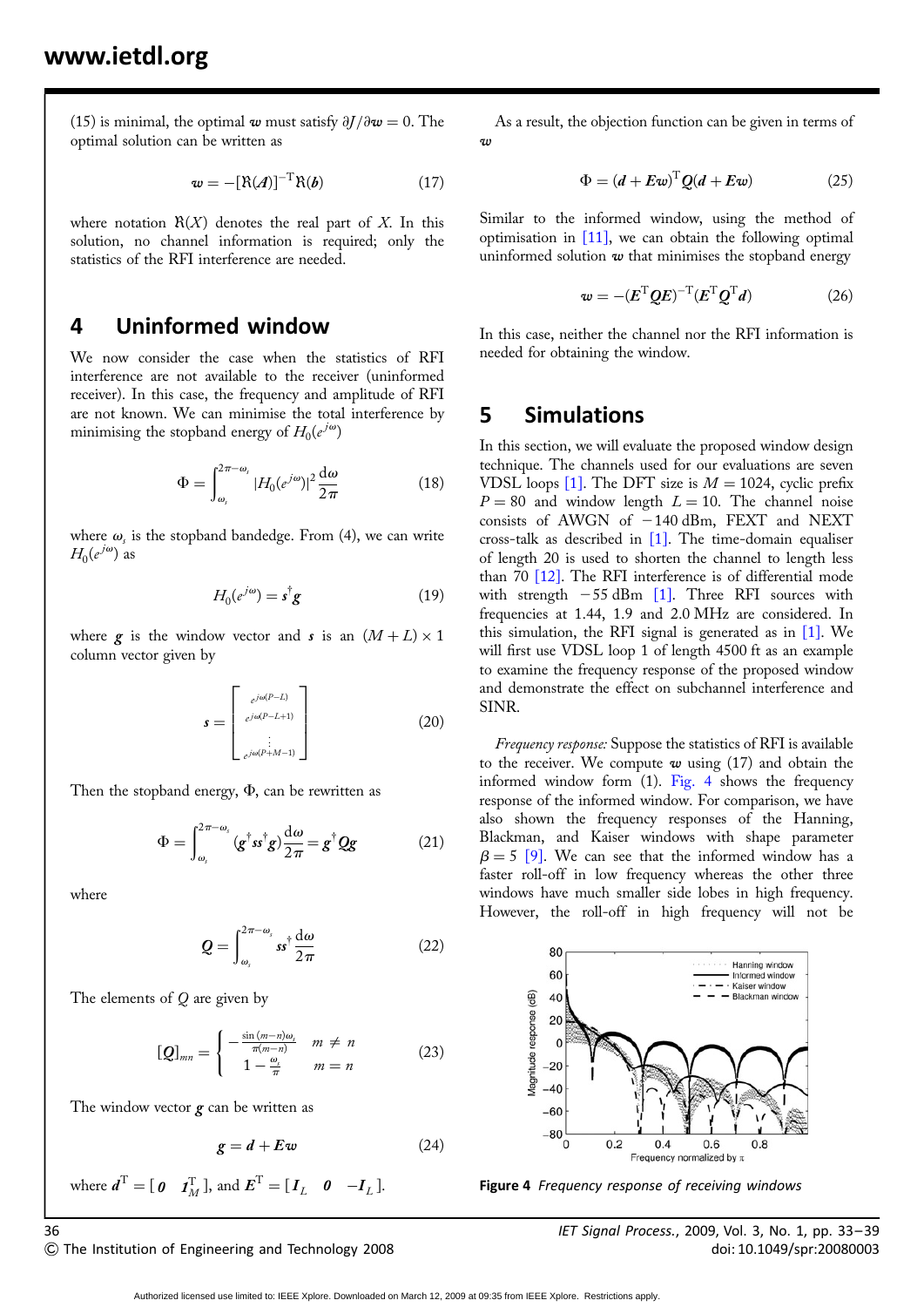important when the side lobes are so small that RFI is not the dominating noise. As the proposed window has the characteristics of fast roll-off in low frequency, fewer tones will be dominated by RFI as we will see next.

Subchannel interference: We compute the interference power at the receiver outputs for the receiving windows. Fig. 5 shows the RFI interference power of individual tones for the informed window, uninformed window, window in [4], Hanning window, Blackman window and Kaiser window with shape parameter  $\beta = 5$ . In Fig. 5*a*, we compare the window in  $[4]$  with the Hanning window. In Fig. 5*b*, we compare the Blackman and Kaiser windows. We can see that the informed and uninformed windows have lower RFI power than the other four windows near the RFI source frequencies. Also shown in Fig.  $5a$  and b are the combined effects of channel noise (AWGN, FEXT and NEXT) and

the residual ISI for the informed window, uninformed window, window in [4], Hanning window, Blackman window and Kaiser window, which are labelled as 'other noise (informed)', 'other noise (uninformed)', 'other noise (window [4])', 'other noise (Hanning)', 'other noise (Blackman)', and 'other noise (Kaiser)'. In both Fig.  $5a$  and b, the curves of 'other noise' overlap with each other and are indistinguishable in the figure. From Fig. 5, we can see that RFI is dominating in the tones around the RFI frequencies. For the tones away from the interference sources, other noise is dominating. As a result, higher attenuation of the window in high frequency is of little significance. In this case, the commonly used Hanning and Blackman windows are over designed in the high frequency region. The proposed windows, because of their faster roll-off in low frequency, has fewer RFI dominating tones.

60



Figure 5 Subchannel interference power of the DMT system with windowing

 $\alpha$  Informed window, uninformed window, window in [4] and Hanning window

b Informed, Blackman and Kaiser windows with shape parameter  $\beta = 5$ 

IET Signal Process., 2009, Vol. 3, No. 1, pp. 33–39 37



Figure 6 Subchannel SINRs of the DMT system with windowing

 $\alpha$  Informed window, uninformed window, window in [4] and Hanning window

b Informed, Blackman and Kaiser windows with shape parameter  $\beta = 5$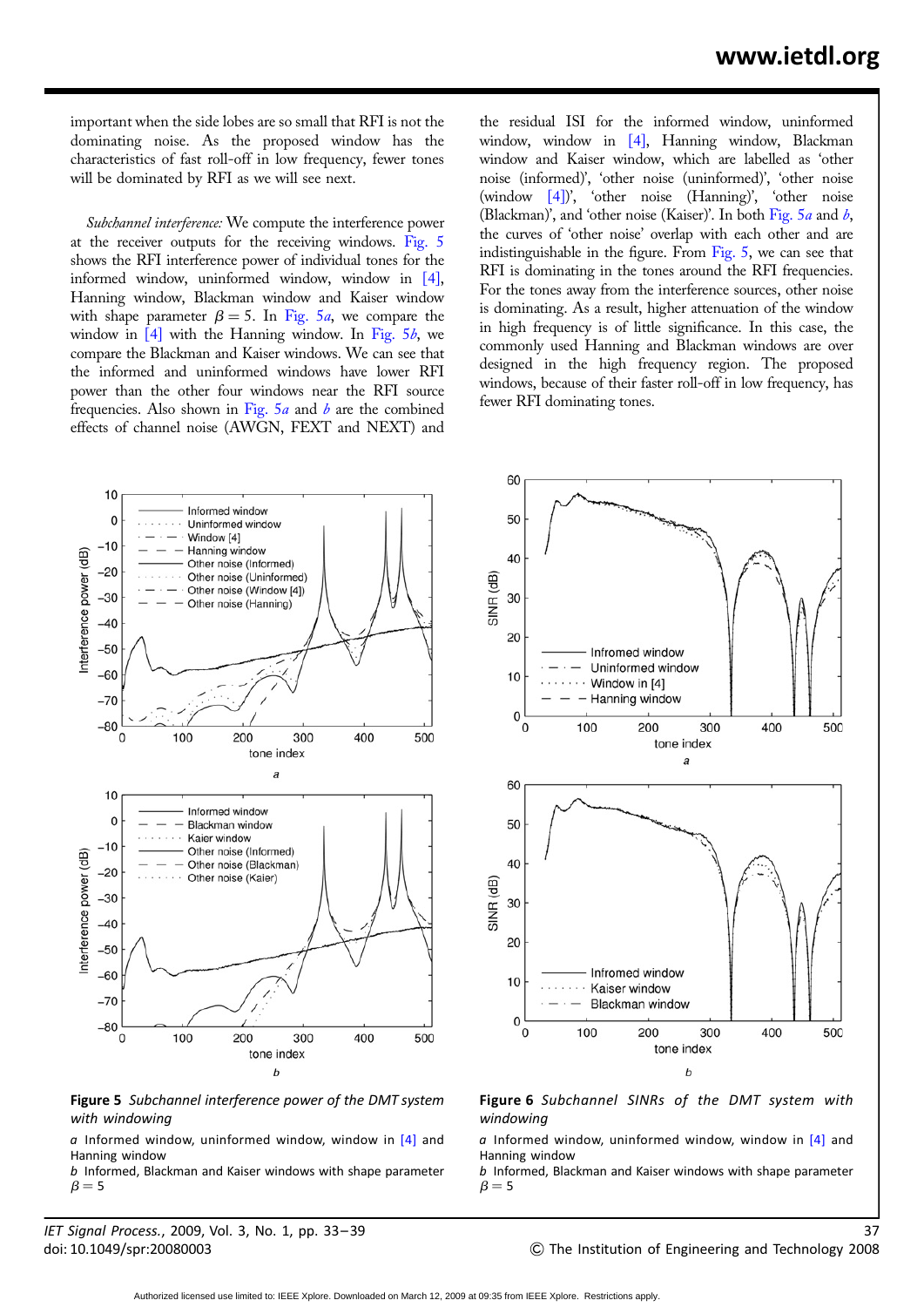| Loop               | 1     | 2     | 3     | 4     | 5     | 6     | 7     |
|--------------------|-------|-------|-------|-------|-------|-------|-------|
| Informed           | 20.74 | 20.42 | 18.94 | 11.25 | 26.60 | 22.75 | 17.97 |
| Uninformed         | 20.60 | 20.40 | 18.90 | 11.22 | 26.58 | 22.70 | 17.94 |
| Rectangular        | 19.72 | 19.49 | 17.95 | 10.40 | 26.38 | 21.92 | 16.94 |
| Hanning            | 20.23 | 19.96 | 18.59 | 10.90 | 26.48 | 22.33 | 17.42 |
| Blackman           | 20.14 | 19.86 | 18.48 | 10.80 | 26.39 | 22.32 | 17.46 |
| Kaiser $\beta = 5$ | 20.38 | 20.02 | 18.78 | 10.97 | 26.46 | 22.33 | 17.68 |
| Window [4]         | 20.24 | 20.23 | 18.82 | 11.06 | 26.52 | 22.60 | 17.79 |
| No RFI             | 23.34 | 22.78 | 21.49 | 13.45 | 27.59 | 22.39 | 20.57 |

Table 1 Bit rate (Mbits/s) on VDSL loops

Subchannel SINRs: Fig. 6 shows the SINRs of the individual tones for both informed and uninformed windows. For comparison, in Fig.  $6a$ ,  $b$ , we have also shown the SINRs of the window in [4], Hanning, Blackman and Kaiser windows with shape parameter  $\beta = 5$ . From Fig. 6a, b, we see that the SINRs of the informed and uninformed windows are higher than those of the other windows near the RFI source frequency, that is, in the tones where RFI interference is dominating. This is because of the fact that the proposed windows achieve a better trade-off in low and high frequencies. Therefore we can transmit more bits in the neighbouring tones by using the proposed windows. The two curves corresponding to the two proposed windows almost overlap with each other. This shows that the use of uninformed window leads to only a minor performance degradation.

Table 1 shows the bit rates for seven VDSL loops [1] with window length  $L = 10$ , where VDSL loops 1 to 4 are of length 4500 ft. For comparison purpose, we have also included the bit rates of the rectangular, Hanning, Blackman, Kaiser windows and the window in [4]. In addition, the bit rates for the case when there is no RFI interference are also shown in the table. From the table, we can see that the proposed windows have better performance for all the test loops.

## 6 Conclusion

We have proposed a window design method for RFI suppression in DMT systems. The proposed windows strike a balance between low and high frequency response. Thus, fewer tones are dominated by RFI and better bit rates are achieved. We consider both the cases when the receiver knows the statistics of the interference (informed receiver) and the case when the statistics are not available to the receiver (uninformed receiver). In both cases, the windows are channel-independent and can be obtained in a closed form. Windows designed for uninformed receiver (interference-independent window) has the advantage that the window coefficients need not be updated when the statistics of the RFI interference changes. It can also be seen that not knowing the statistics of the RFI source leads to only a minor performance degradation.

## 7 Acknowledgment

This work was supported by NSC 94-2213-E-009-038, Taiwan, ROC.

## 8 References

[1] ANSI T1.424/Trial Use, 'Very-high speed digital subscriber lines (VDSL) – metallic interface', 2002

[2] ITU-T Recommendation G.993.2, 'Very high speed digital subscriber line transceivers 2 (VDSL2)', 2006

[3] DE CLERCQ L., PEETERS M., SCHELSTRAETE S., POLLET T.: 'Mitigation of radio interference in xDSL transmission', IEEE Commun. Mag., 2000, 38, pp. 168-173

[4] REDFERN A.J.: 'Receiver window design for multicarrier communication systems', IEEE J. Selected Areas Commun., 2002, 20, pp. 1029– 1036

[5] KAPOOR S., NEDIC S.: 'Interference suppression in DMT receivers using windowing', IEEE Int. Conf. Commun., 2000, 2, pp. 778– 782

[6] CUYPERS G., VANBLEU K., YSEBAERT G., MOONEN M., VANDAELE P.: 'Combining raised cosine windowing and per tone equalization for RFI mitigation in DMT receivers', IEEE Int. Conf. Commun., 2003, 4, pp. 2852– 2856

[7] BORNA B., DAVIDSON T.N.: 'Efficient filter bank design for filtered multitone modulation', IEEE Int. Conf. Commun., 2004, 1, pp. 38-42

[8] YSEBAERT G., VANBLEU K., CUYPERS G., MOONEN M.: 'Joint window and time domain equalizer design for bit rate

Authorized licensed use limited to: IEEE Xplore. Downloaded on March 12, 2009 at 09:35 from IEEE Xplore. Restrictions apply.